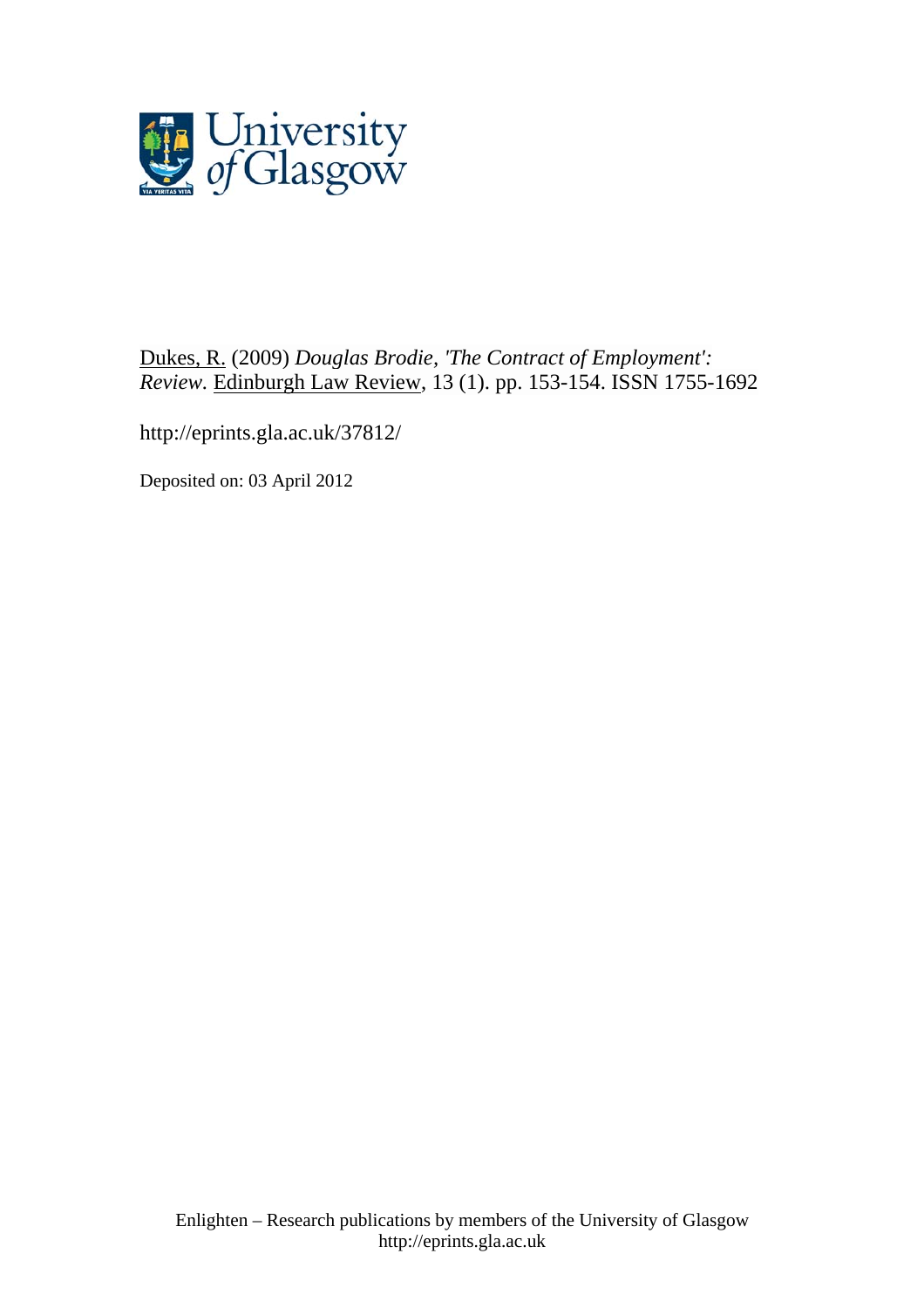## EdinLR Vol 13 pp 153-154 DOI: 10.3366/E1364980908001108

## **Douglas Brodie, THE CONTRACT OF EMPLOYMENT**

Edinburgh: Thomson/W Green (*www.wgreen.co.uk*), Scottish Universities Law Institute, 2008. xxxix + 270 pp. ISBN 9780414017221. £125.

Ever since the late 1960s and 1970s, but particularly since the election of the Labour Government in 1997, there has been a substantial growth in the statutory regulation of employment relations. Employees today enjoy statutory rights to *inter alia* a minimum wage, maximum working hours, fair disciplinary procedures, and protection from discrimination and from unfair dismissal. To the extent that these rights cannot be contracted out of, freedom of contract is consequently limited. Nonetheless, the contract of employment remains, in Otto Kahn-Freund's much quoted phrase, "the corner-stone of the edifice" of the individual employment relationship. Because of the way in which the statutory law has been drafted, resting on a presupposition of the existence of a contract of employment, the importance of the contract of employment can even be said to have increased as a result of the growth in statutory law. Not only does the contract constitute the apparatus for the legal enforcement of agreements to employ and to be employed, and for the adjudication of disputes arising out of those agreements, it also performs the less direct function of providing the body of law necessary for the interpretation and application of statutory employment rights.

In Douglas Brodie's new work, *The Contract of Employment*, the focus is very firmly with the first, more direct of these functions. The book deals with such topics as identifying the contract of employment, formation and variation of the contract, implied terms, damages, and termination by reason of material breach or wrongful dismissal. It does not deal, except in passing, with any of the statutory rights enjoyed by employees. In fact a more accurate, though admittedly rather unwieldy, title for the work might have been "The Common-lawbased Law of the Contract of Employment", a title suggested by Mark Freedland in a slightly different context in his *The Personal Employment Contract* (2003). A second volume dealing with the statutory protection of employment rights is planned for publication by W Green at an unspecified future date.

As is fitting for any work dealing with the common law of the contract of employment, much of the book is devoted to a discussion of implied contractual terms. For many years now, Brodie has been at the very forefront of scholarship dealing with the implied term of "mutual trust and confidence". As he illustrates in this latest work, it is the development of such implied terms by the courts which most clearly differentiates the contract of employment from the general law of contract. In recognition of the importance of work to people's lives, of its centrality to people's "sense of identity, self-worth and emotional well-being" (Dickson CJ in the Canadian case of *Reference Re Public Service Employeee Relations Act* [1987] 1 SCR 313 at 368), the courts have shown themselves willing to imply terms with the aim of furthering such goals as fairness or the protection of an employee's dignity. In *The Contract of Employment*, Brodie continues to endorse this approach, arguing in a number of places for an expansive interpretation and application of implied terms. For example, he describes the duty of mutual trust and confidence as a term "of wide application . . . capable of addressing many of the issues which may give rise to conflict between employer and employee" (65). In a chapter dealing with the duty (ch 8), he analyses situations in which the courts, to date, have elaborated specific requirements said to flow from its implication, and also goes on to indicate possible future developments of its scope.

*The Contract of Employment* follows fairly closely on the heels of an earlier book by the same author, *The Employment Contract: Legal Principles, Drafting and Interpretation* (2005).